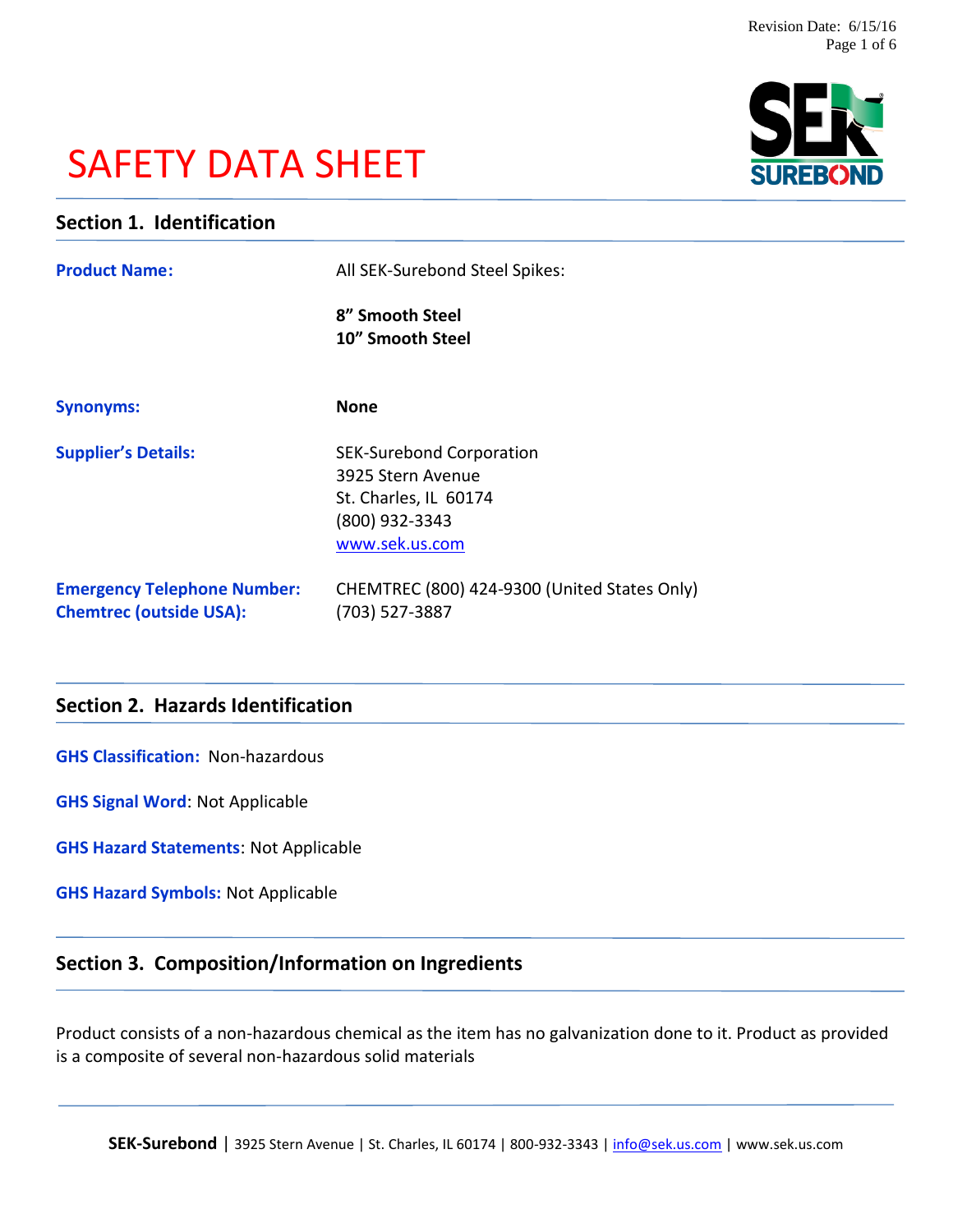# **Section 4. First Aid Measures**

#### **Description of Necessary Measures:**

Information presented in this section relates to potential contact injuries from use of the product with installation tools.

| Eye Contact:                                        | Not normally required, however if the product does have contact with<br>the eye, flush eyes with water for at least 15 minutes, seek immediate<br>medical attention. |
|-----------------------------------------------------|----------------------------------------------------------------------------------------------------------------------------------------------------------------------|
| <b>Skin Contact:</b>                                | If skin is punctured, seek immediate medical attention.                                                                                                              |
| Inhalation:                                         | Not a relevant exposure pathway                                                                                                                                      |
| Ingestion:                                          | Not a relevant exposure pathway                                                                                                                                      |
| Immediate Medical Attention<br>& Special Treatment: | Seek immediate medical attention for contact injuries.                                                                                                               |

# **Section 5. Firefighting Measures**

| <b>Suitable Extinguishing Media:</b>                                   | Water Spray, foam, or carbon dioxide.                                                                        |
|------------------------------------------------------------------------|--------------------------------------------------------------------------------------------------------------|
| <b>Specific Hazards:</b>                                               | Thermal decomposition (combustion) may produce carbon monoxide,<br>carbon dioxide, and complex hydrocarbons. |
| <b>Special Protective Equipment</b><br>& Precaution for Fire-fighters: | Self-contained breathing apparatus/equipment.                                                                |
| Hazardous combustion products:                                         | Metal oxides                                                                                                 |

### **Section 6. Accidental Release Measures**

**Personal Precautions, Protective Equipment & Emergency Procedures:**

Not applicable for this solid product.

**Methods & Materials for Containment & Cleanup:** Not applicable for this solid product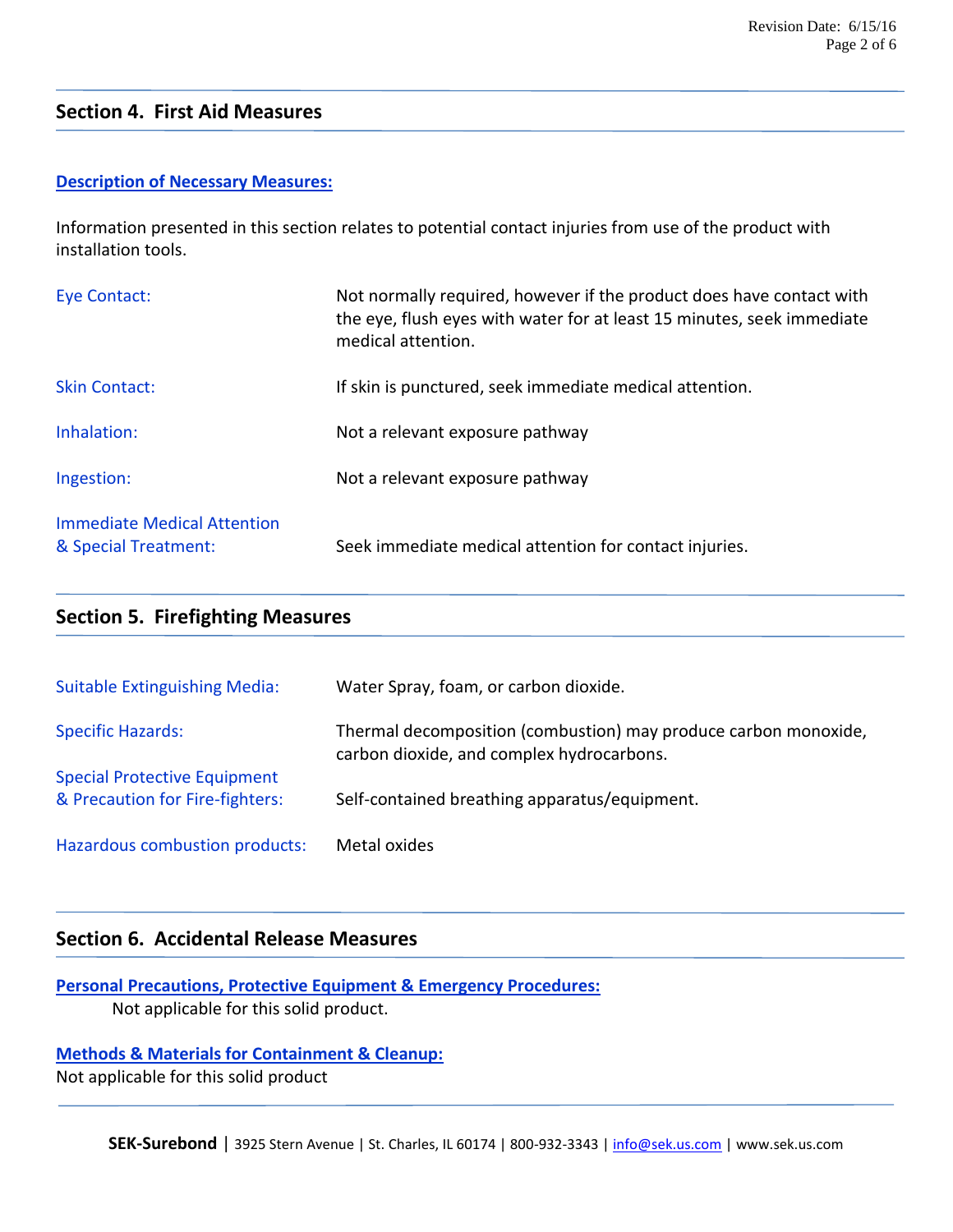# **Section 7. Handling and Storage**

#### **Precautions for Safe Handling:**

No special handling procedures required.

#### **Conditions for Safe Storage, Including any Incompatibilities:**

Store in dry place to maintain product integrity.

# **Section 8. Exposure Controls/Personal Protection**

#### **Exposure Limits:**

Not applicable for this solid product

#### **Engineering Controls:**

Ensure adequate air exchange when used with installation tools

#### **Individual Protection Measures:**

Wear safety goggles /glasses when used with installation tools. Have first aid supplies readily available close by in case of significant contact injuries

#### **Section 9. Physical and Chemical Properties**

#### **Information on Basic Physical and Chemical Properties:**

| Appearance: |  |
|-------------|--|
|-------------|--|

| <b>Physical State:</b>               | Solid            |
|--------------------------------------|------------------|
| Odor:                                | None             |
| <b>Odor Threshold:</b>               | Not applicable   |
| pH:                                  | Not applicable   |
| <b>Melting Point:</b>                | >2500° F (steel) |
| <b>Freezing Point:</b>               | Not applicable   |
| <b>Boiling Point:</b>                | Not applicable   |
| <b>Flash Point:</b>                  | Not flammable    |
| <b>Evaporation Rate:</b>             | Not applicable   |
| Flammability (solid, gas):           | Not flammable    |
| <b>Upper/Lower Explosive Limits:</b> | Not applicable   |
| <b>Vapor Pressure:</b>               | Not applicable   |
| <b>Vapor Density:</b>                | Not applicable   |
| <b>Relative Density:</b>             | 7.8              |
| Solubility:                          | Insoluble        |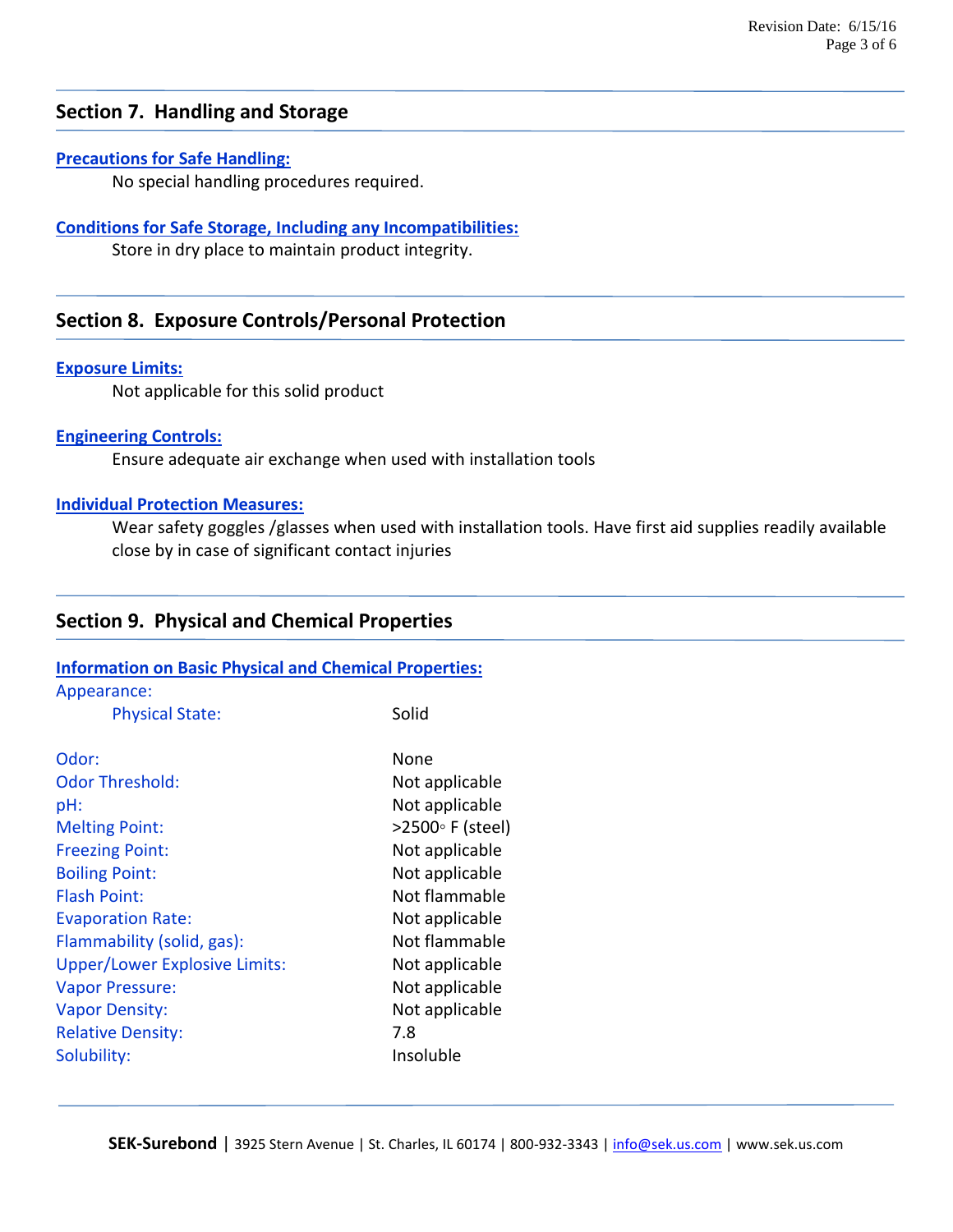Partition coefficient Not available Auto-Ignition Temperature: Not applicable Decomposition Temperature: Not available Viscosity: Not applicable

# **Section 10. Stability and Reactivity**

| Reactivity:                                | The product is stable and non-reactive under normal conditions of |
|--------------------------------------------|-------------------------------------------------------------------|
|                                            | use, storage and transport. Contact with most acids will generate |
|                                            | flammable hydrogen gas.                                           |
| <b>Chemical Stability:</b>                 | Material is stable under normal handling and storage conditions.  |
| <b>Possibility of Hazardous Reactions:</b> | No significant possibility, no dangerous reaction known under     |
|                                            | conditions of normal use.                                         |
| <b>Conditions to Avoid:</b>                | Contact with incompatible materials, and extreme heat             |
| <b>Incompatible Materials:</b>             | Acids, Strong oxidizing agents; Bases; Reducing agents            |
| <b>Hazardous Decomposition Products:</b>   | None known refer to hazardous combustion products in Section 5.   |

# **Section 11. Toxicological Information**

| <b>Toxicological Effects:</b>                                                                | None expected from this insoluble, solid product.      |
|----------------------------------------------------------------------------------------------|--------------------------------------------------------|
| Likely routes of exposure:                                                                   | Eye or skin contact when used with installation tools. |
| <b>Symptoms Related to Physical, Chemical,</b><br><b>&amp;Toxicological Characteristics:</b> | None expected from product as sold.                    |
| <b>Delayed &amp; Immediate Exposure Effects:</b>                                             | None expected from product as sold.                    |
| <b>Chronic Exposure Effects:</b>                                                             | None expected from product as sold.                    |
| <b>Numerical Measures of Toxicity:</b>                                                       | Not applicable                                         |
| <b>Carcinogenicity:</b>                                                                      | Not applicable                                         |

# **Section 12. Ecological Information**

**Ecotoxicity:** None expected from this insoluble, solid product.

SEK-Surebond | 3925 Stern Avenue | St. Charles, IL 60174 | 800-932-3343 | [info@sek.us.com](mailto:info@sek.us.com) | www.sek.us.com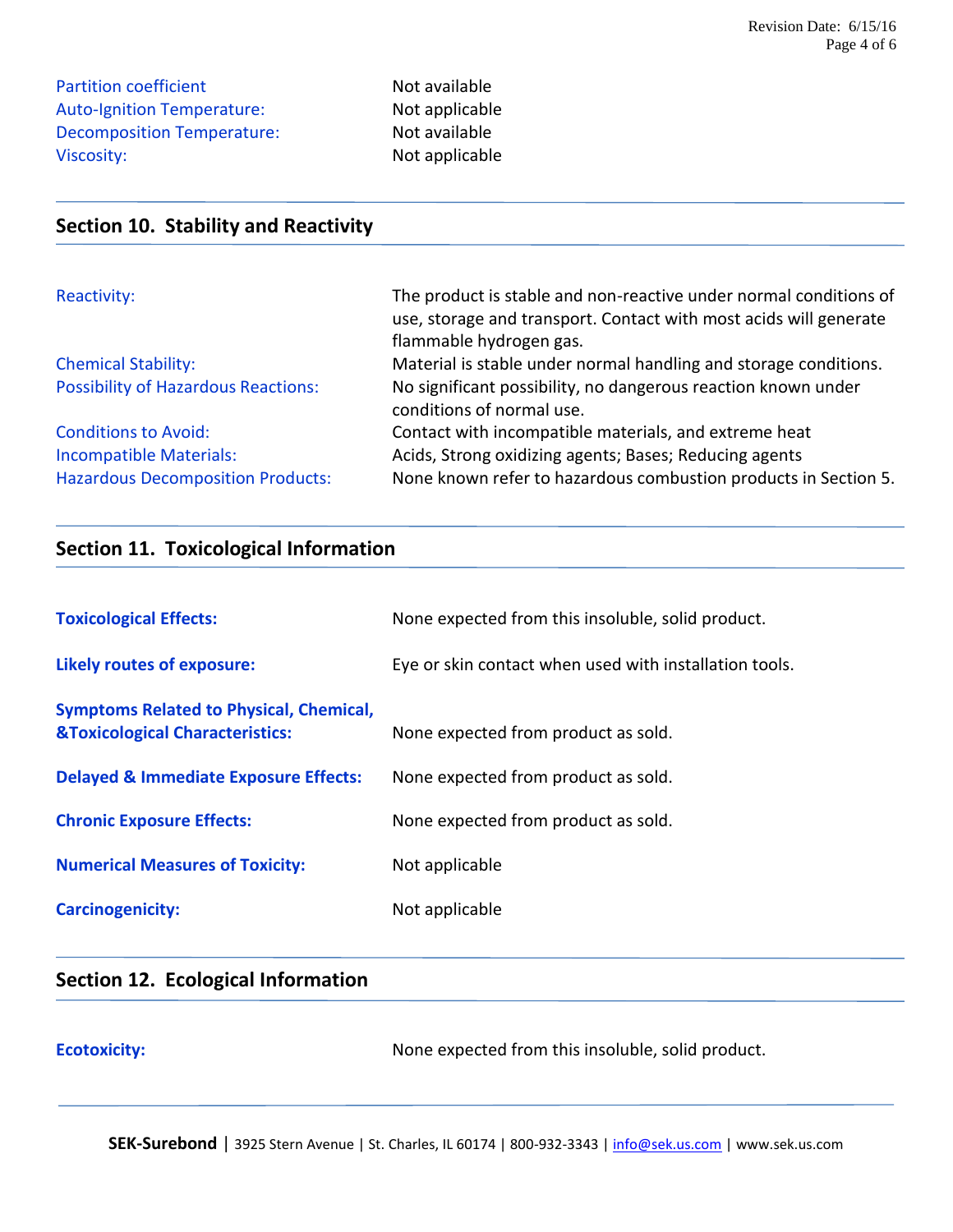**Persistence and degradability:** No data is available on the degradability of this product **Bioaccumulative Potential:** Not applicable **Mobility in Soil:** No data available **Other Adverse Effects:** None identified, no other adverse environmental effects are expected from this component.

# **Section 13. Disposal Considerations**

Product is non-hazardous but unused product must be properly disposed of in accordance with all applicable federal, state, and local regulations

| Handling of Disposal:          | Collect and reclaim or dispose in sealed containers at licensed<br>waste disposal site.                         |
|--------------------------------|-----------------------------------------------------------------------------------------------------------------|
| <b>Additional Information:</b> | Product must be properly disposed of in accordance with all<br>applicable federal, state, and local regulations |

# **Section 14. Transport Information**

Product is not regulated as a hazardous material or dangerous good in any mode of transportation.

| <b>UN Number:</b>                          | Not applicable |
|--------------------------------------------|----------------|
| <b>UN Proper Shipping Name:</b>            | Not applicable |
| <b>Transport Hazard Classes:</b>           | Not applicable |
| <b>Packing Group:</b>                      | Not applicable |
| <b>Environmental Hazards:</b>              | Not applicable |
| <b>Bulk Transportation Requirements:</b>   | Not applicable |
| <b>Special Transportation Precautions:</b> | None Known     |